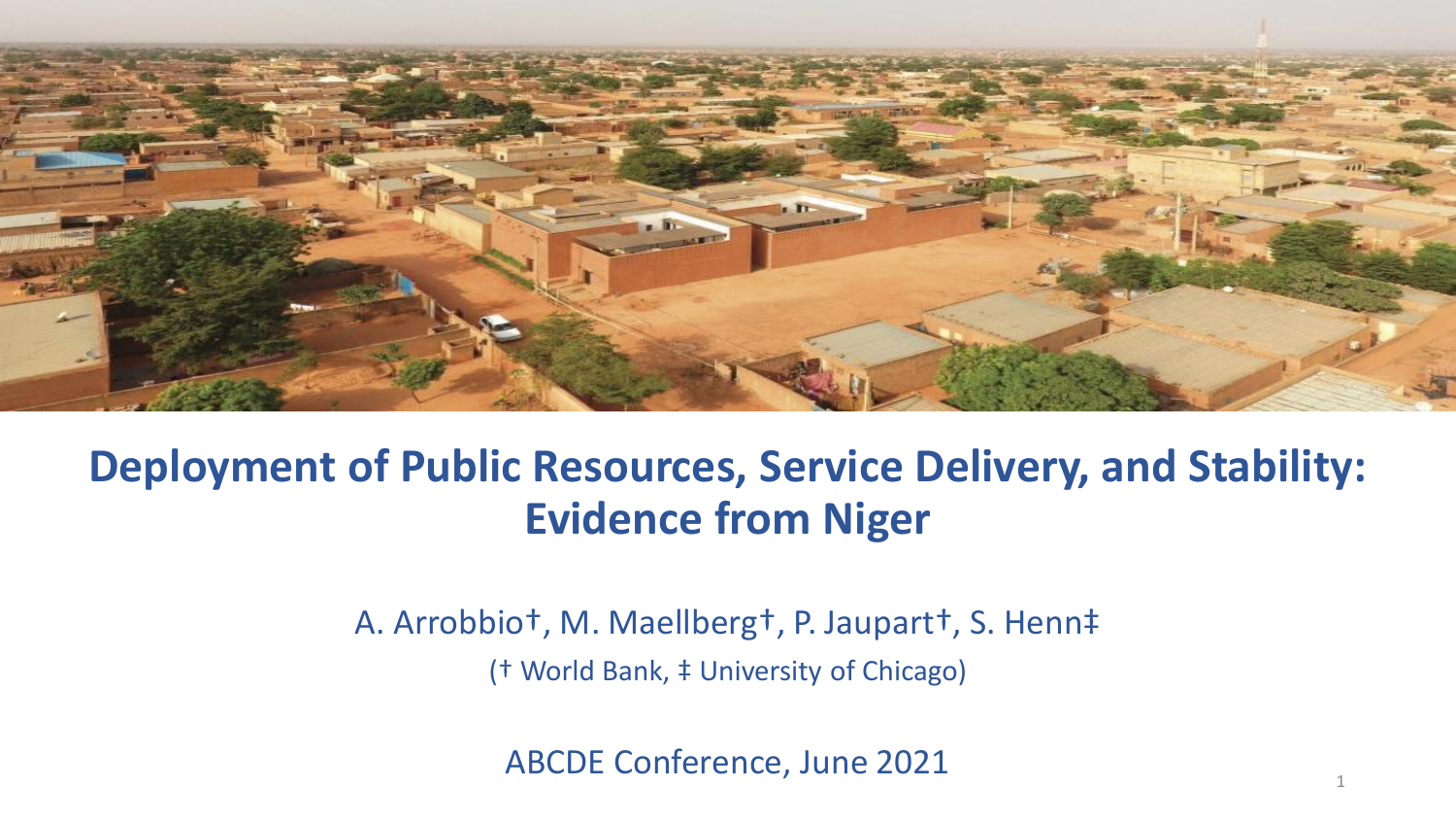### **Motivation**

- Recent increase of violence & fragility in Sahel region.
- By 2030, >50% of world's poorest population in FCV countries (WBG, 2020 est.).
- Governments & donors seek to strengthen capacity to address fragility.
- Limited local state presence & public service access cited as causes fueling FCV.
- **Little empirical evidence in FCV settings if state deployment** *defined as LG human, material, and financial resources* **reduces conflict & improves trust in institutions.**



Violent events in G5 Sahel countries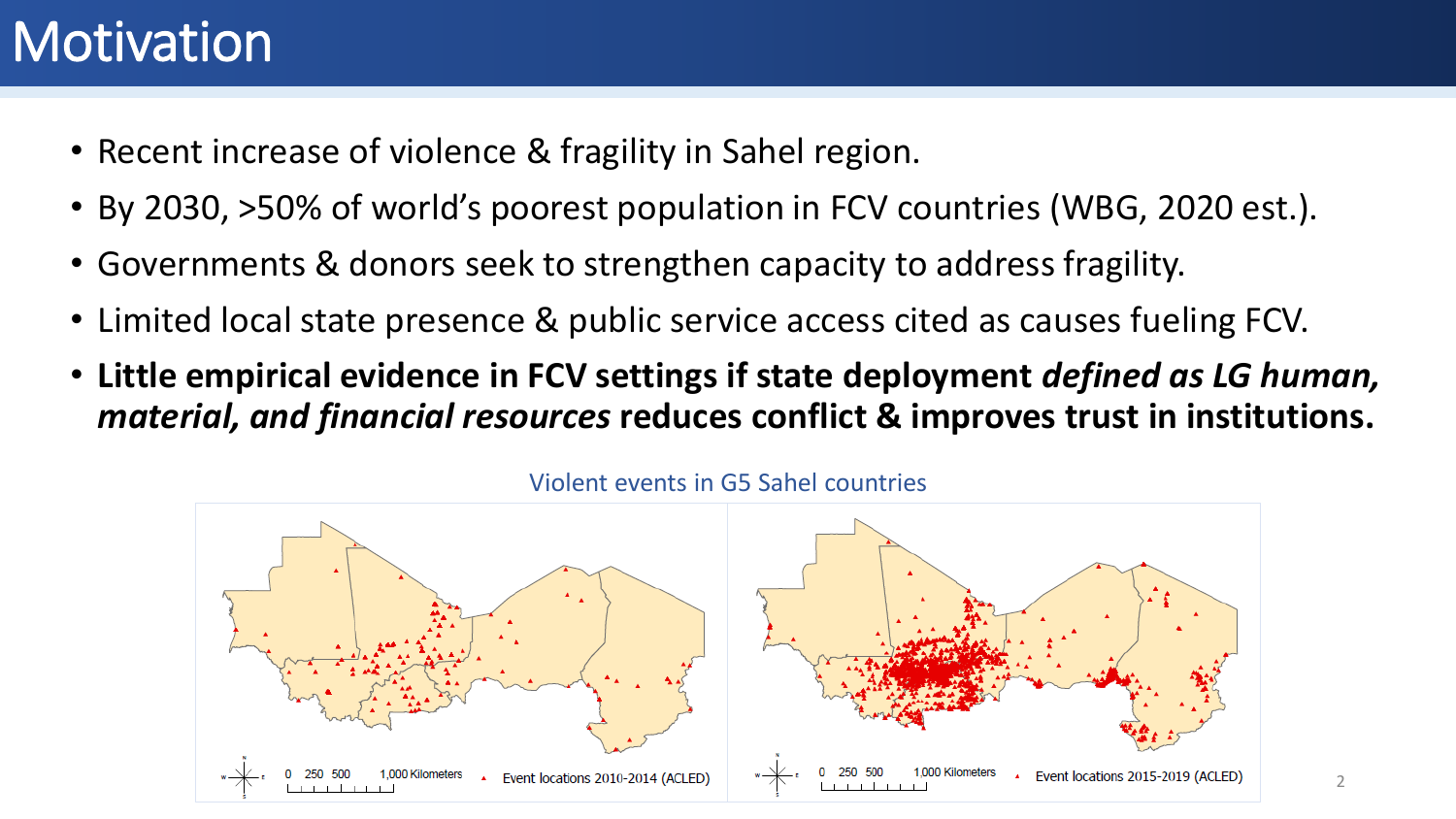- Address this knowledge gap & linked with Niger & Sahel engagement.
- **Study if higher capacity Nigerien LG experience lower levels of conflict using both municipality & individual-level information.**
- Estimate correlation between LG capacity and: i) service delivery; ii) violent events; iii) citizens' perception & attitudes towards the state.
- **Our results: higher** *local* **state presence associated with higher citizen satisfaction with the government & lower levels of experienced violence.**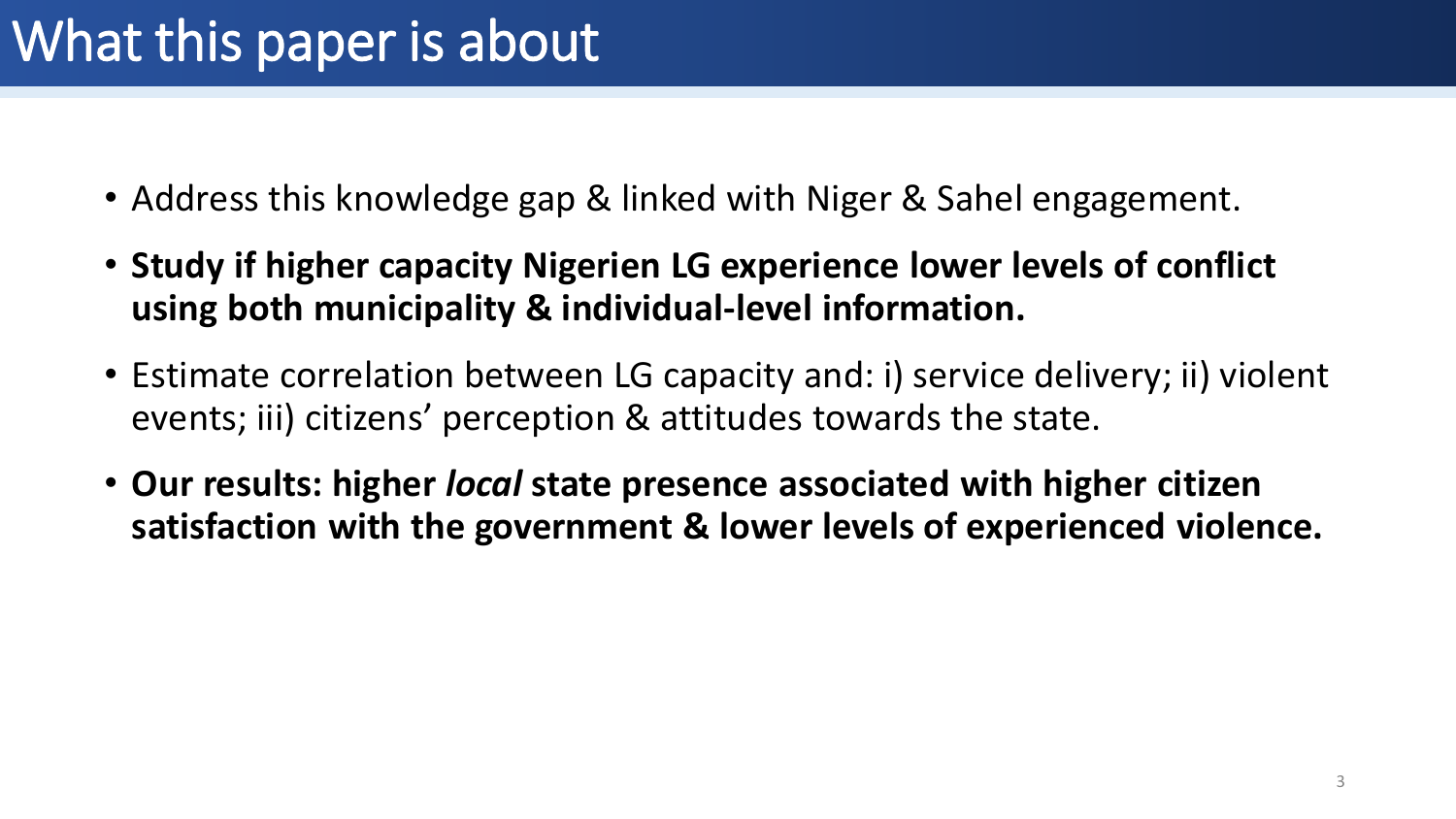### The Nigerien context in brief - decentralization

### **Highly interesting and relevant case to study.**

- Ongoing decentralization & transfers of competences to LGs.
- Elected LGs responsible for education, health, & water services.
- In general, LGs have limited human, financial & material resources.
- Significant disparities in extent of state deployment across & within regions.







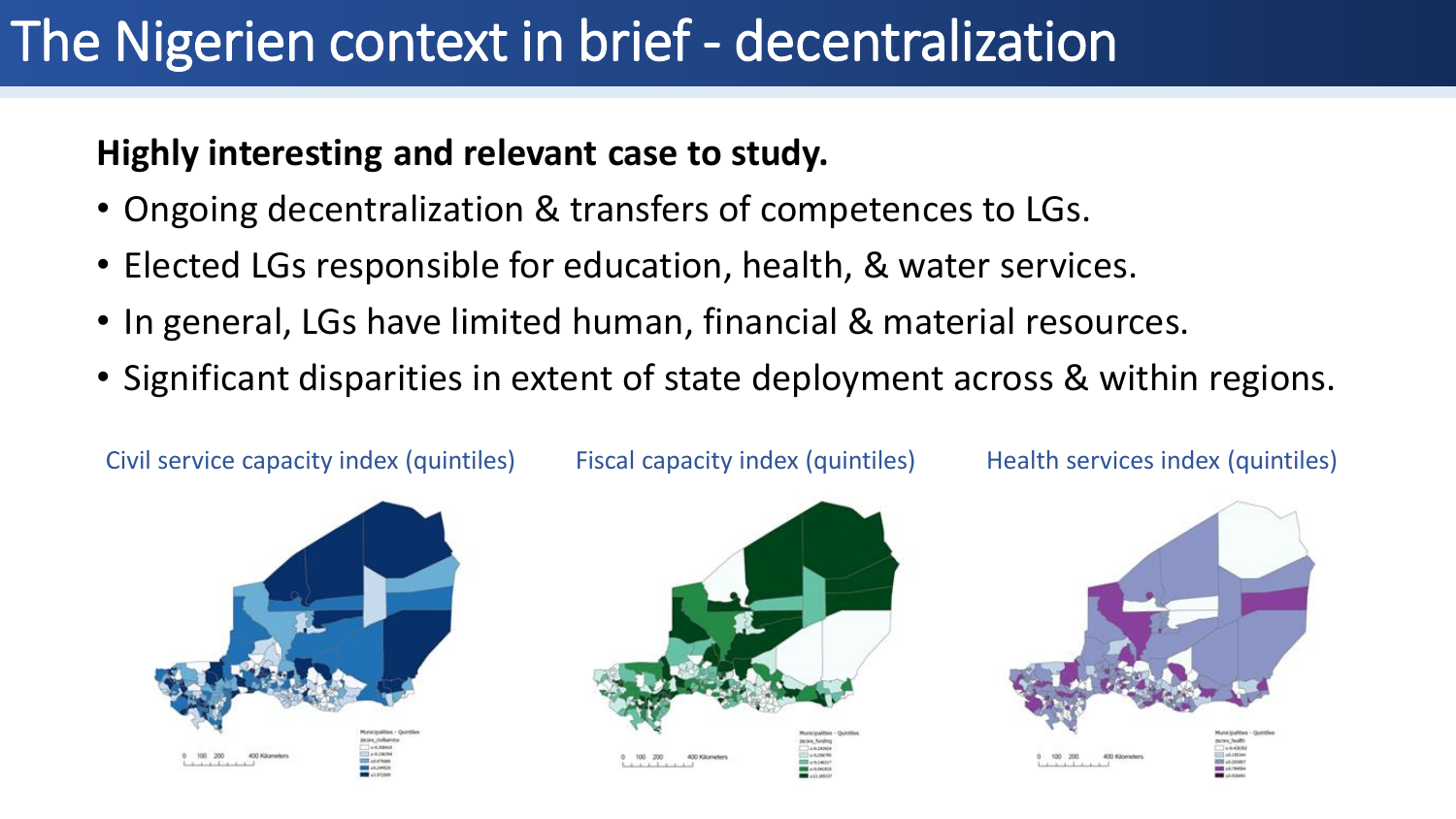### The Nigerien context in brief - violence and insecurity

- Violence & insecurity have deteriorated in recent years in Niger.
- Instability concentrated in Lake Chad region & South-West border 'Spill-over' from conflicts in neighboring countries.
- Long-lasting tensions between local ethnic communities: competition over natural resources, limited access to services, grievances from past conflicts.



#### Violence and protests events in Niger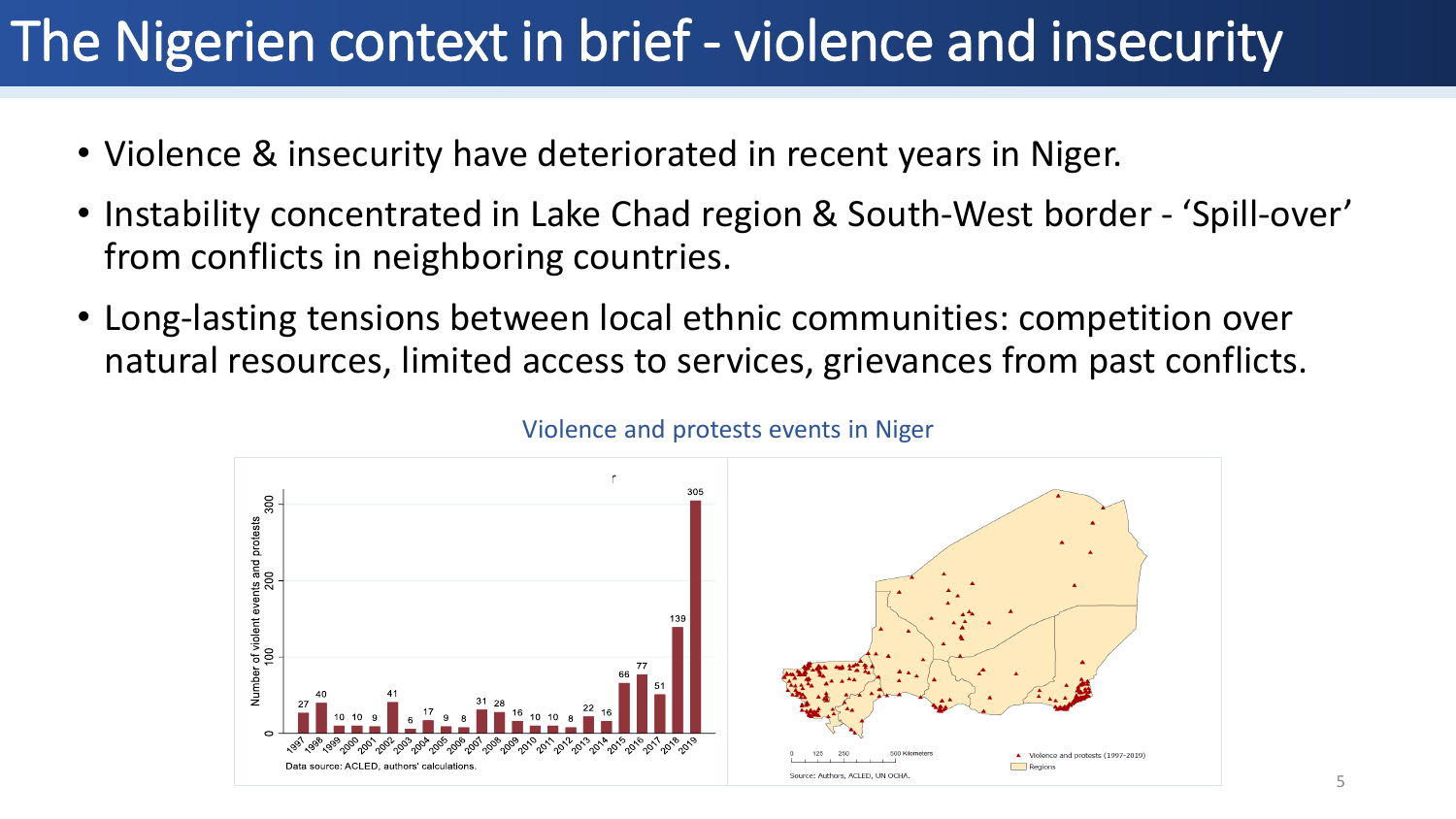### **Datasets**

Analysis based on three fine-grained datasets:



#### • **Local government capacity census.**

- Conducted by WB in 2018
- Information on municipalities, including administration capacity aspects & service delivery.



- **Armed Conflict Location & Event Data Project (ACLED).**
	- Geocoded violence & protests events.
	- Merged with municipality census.



- **Afrobarometer measures of citizen perceptions & behaviors.**
	- 7<sup>th</sup> round conducted in 2018.
	- 1,200 individuals with location information.
	- Nationally representative.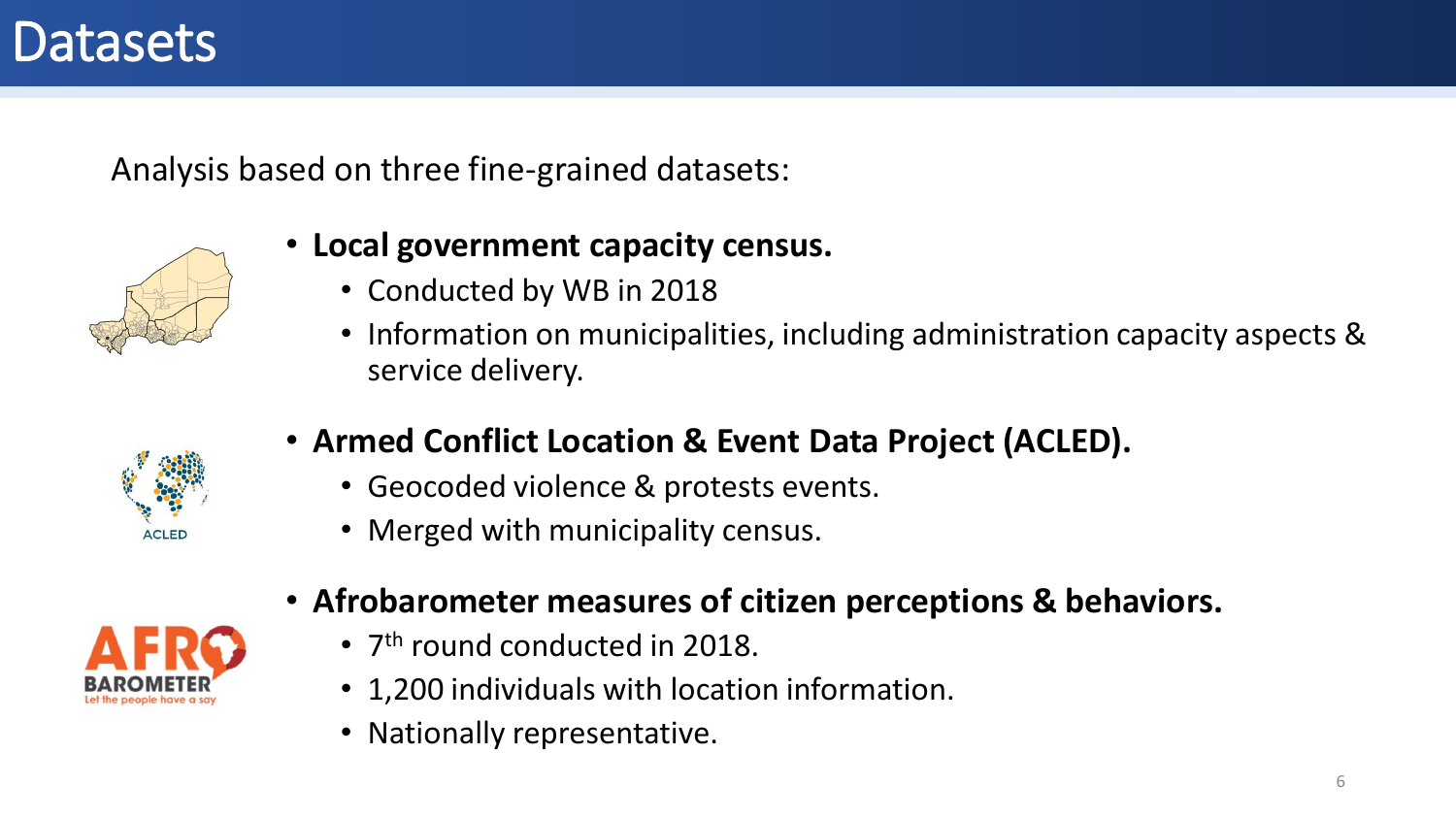# Empirical approach

Empirical analysis conducted at two levels:

- **1. Municipality level analysis**
- Estimate correlation between LG capacity and :
	- Service delivery
	- Violence
- **2. Individual level analysis**
- Estimate correlation between LG capacity and:
	- Government performance evaluation
	- Trust in government institutions
	- Experienced violence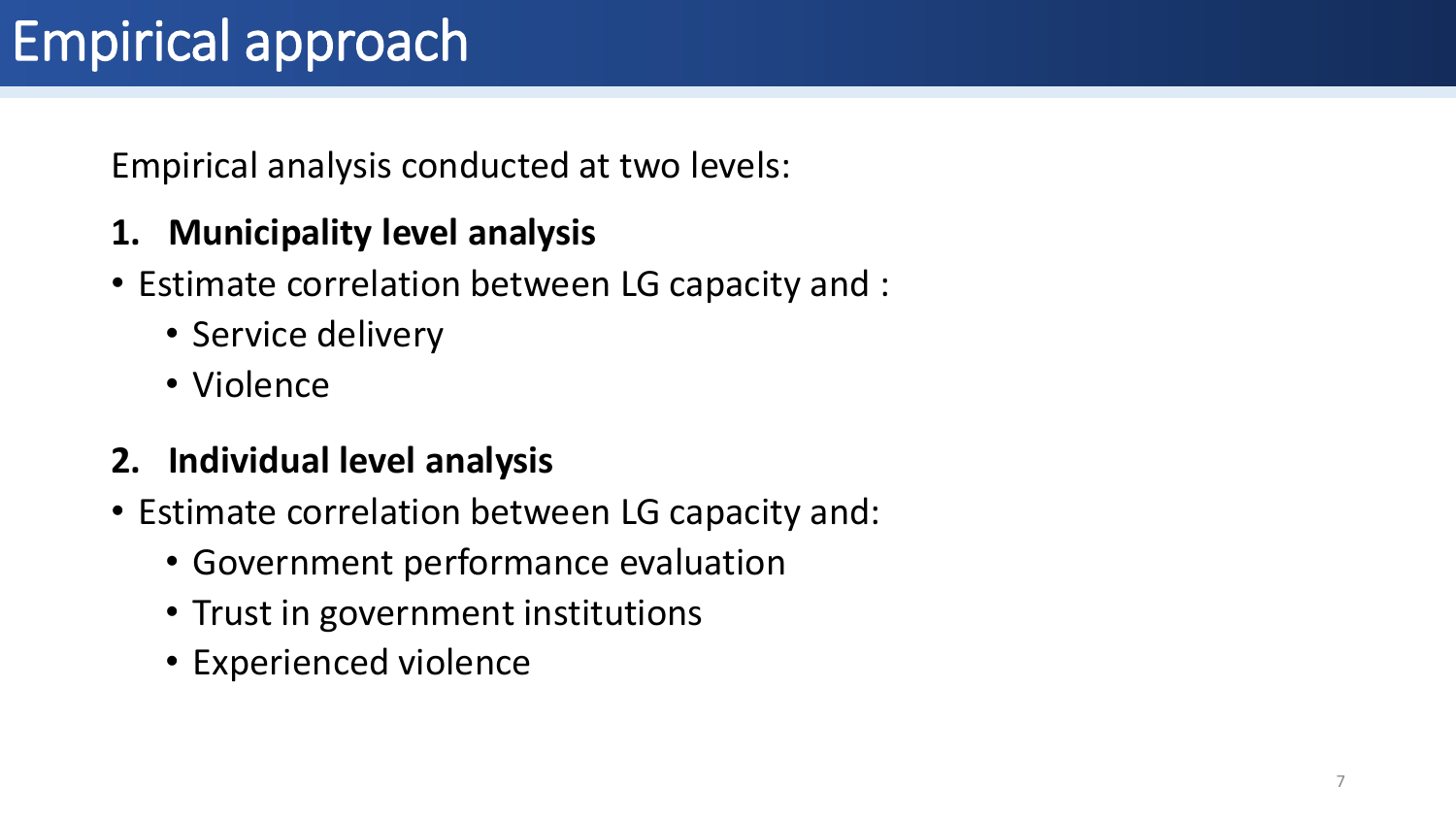# Municipality-level analysis: methodology

- Analysis exploits cross-sectional variation.
- Model estimated:

$$
y_c = \beta_0 + \beta_1 \cdot LG\_capacity_c + X'_c \cdot \beta_2 + \eta_r + \varepsilon_c \tag{1}
$$

- $\bullet$  Outcome  $y_c$  : indicators of service delivery or instability in LG  $c$ .
- The vector  $X_c$  : LG characteristics likely to matter in explaining observed patterns. Region fixed effects  $\eta_r$  capture region-specific factors affecting outcomes.
- OLS estimate Equation 1 & heteroskedasticity-robust standard errors reported.
- *Identification of a valid instrumental variable unsuccessful so far.*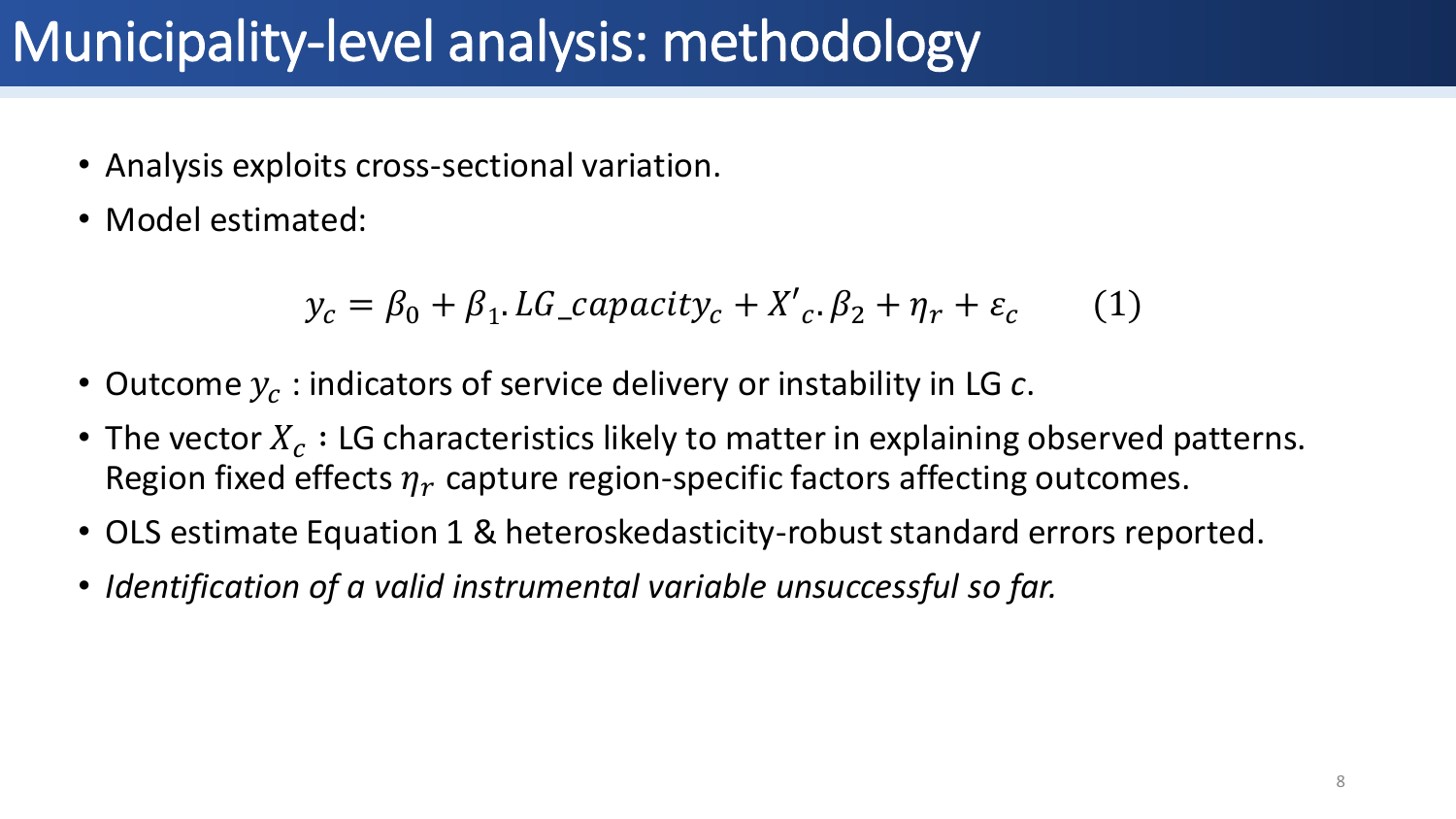# Municipality-level analysis: results

### **LG capacity and service delivery:**

• Higher local civil service and fiscal capacity associated with higher access to public services and infrastructure.

### **LG capacity and stability:**

- State deployment: consistently negatively correlated w/protests, riots, & fatalities.
- Coefficients are not significant at conventional levels.
- Given endogeneity concerns, findings suggest state deployment can reduce violence.

|                          | (1)       | (2)       | (3)            | (4)             | (5)       | (6)               |
|--------------------------|-----------|-----------|----------------|-----------------|-----------|-------------------|
|                          | Z-score   | Z-score   | Z-score        | <b>Protests</b> | Riots     | <b>Fatalities</b> |
|                          | education | health    | infrastructure | 2019            | 2019      | 2019              |
| Z-score civil service    | $-0.0902$ | 0.0577    | $0.206***$     |                 |           |                   |
|                          | (0.119)   | (0.0718)  | (0.0614)       |                 |           |                   |
| Z-score fiscal           | 0.0164    | $0.0402*$ | 0.0165         |                 |           |                   |
|                          | (0.0244)  | (0.0230)  | (0.0429)       |                 |           |                   |
| Z-score state            |           |           |                | $-0.0672$       | $-0.0286$ | $-2.126$          |
| deployment               |           |           |                | (0.103)         | (0.0323)  | (2.598)           |
| <b>Observations</b>      | 243       | 243       | 243            | 256             | 256       | 256               |
| $R^2$                    | 0.308     | 0.378     | 0.526          | 0.435           | 0.171     | 0.229             |
| Covariates and Region FE | Yes       | Yes       | Yes            | Yes             | Yes       | Yes               |

9 Covariates: population (log), commune area (log), urban municipality dummy, transport costs to Niamey (log), mining dummy, violent events between 2010-2014.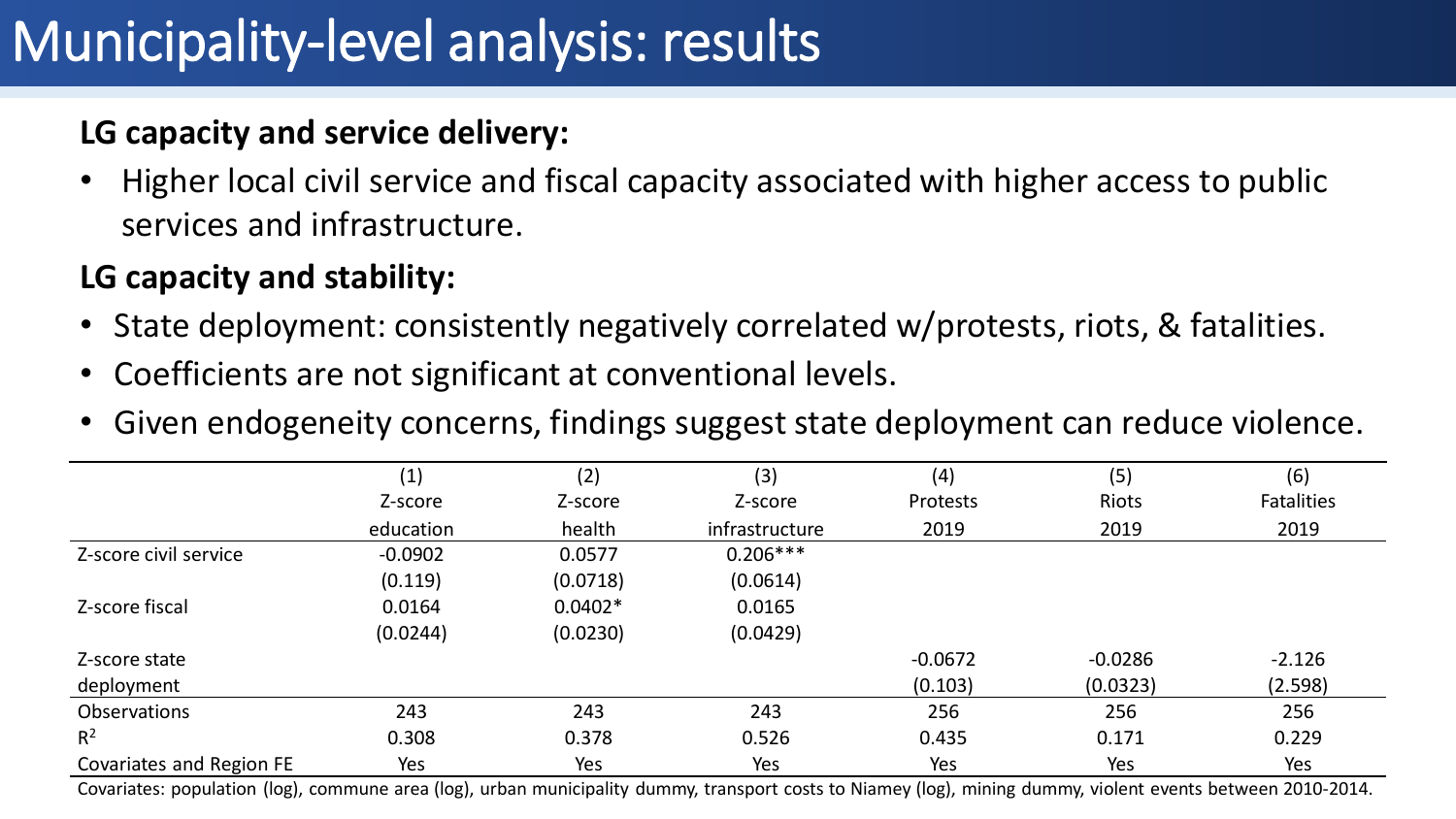# Individual-level analysis: methodology

#### **Does local state deployment translate into improved citizens' attitudes?**

• Analysis links individual answers with LG capacity.

 $y_{i,j} = \beta$ . LG\_capacity<sub>i</sub> + y. C<sub>i,j</sub> + AdminUnit +  $\varepsilon_{i,j}$  (2)

- $y_{i,j}$  : answers of respondent *i* from village *j* on trust in government institutions, performance, & experienced violence.
- Both Afrobarometer and LG census measures of LG capacity.
- $C_{i,j}$  : vector of location & individual control variables.  $AdminUnit$  : village or region fixed effects.
- OLS & standard errors clustered at the village reported.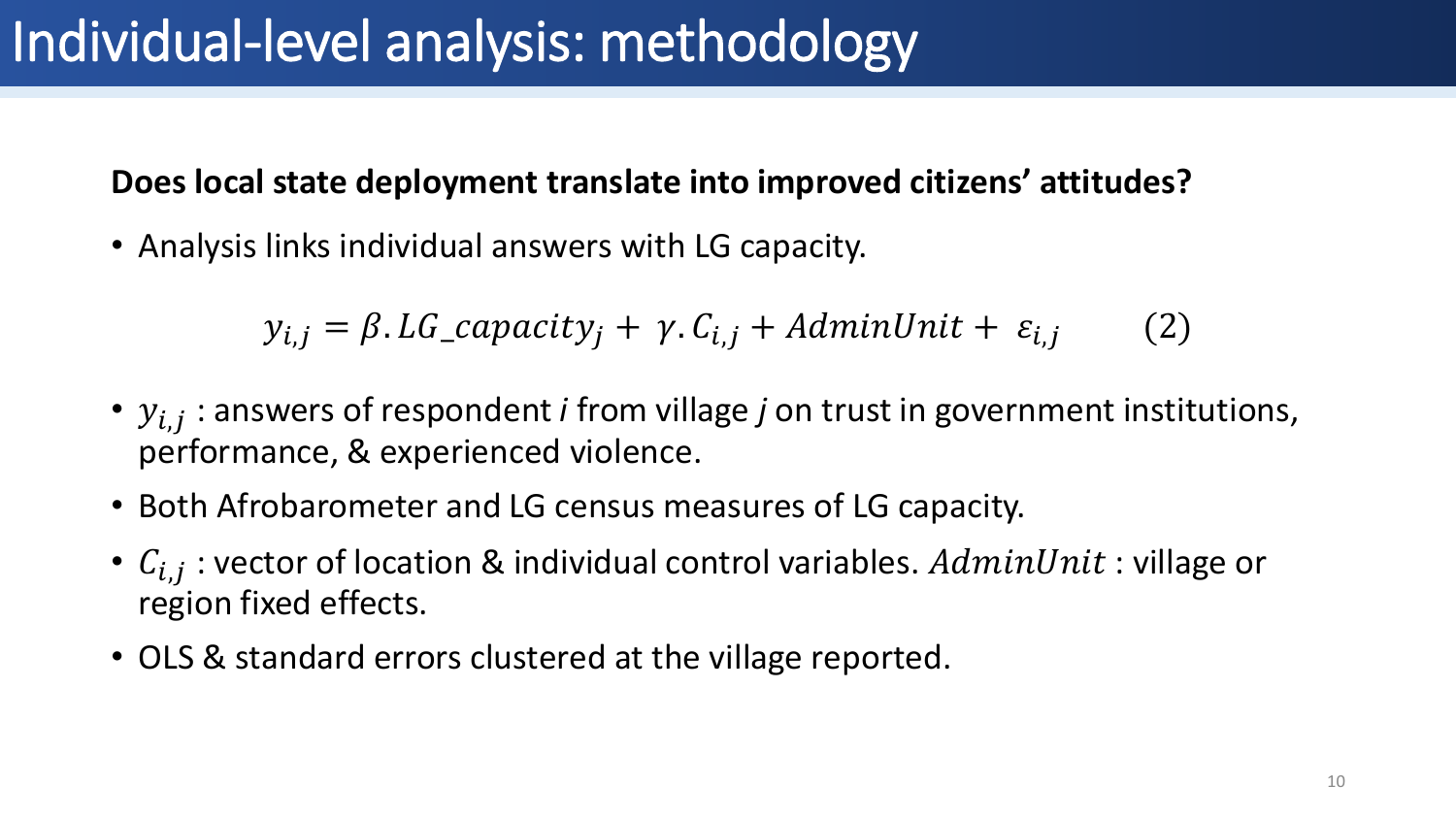## Individual-level analysis: results

#### **Using both state capacity indicator from the LG census or Afrobarometer**:

- Respondents in locations w/higher state capacity evaluate Gov. performance as more positive.
- Correlated with lower levels of feared & experienced violence.
- Suggestive evidence that greater local state presence can foster stability, in particular law & order institutions.

|                       | (1)<br>Performance of<br>Government | (2)<br>Performance of<br>Government | (3)<br>Trust in<br>Government | (4)<br>Trust in<br>Government | (5)<br>Violence        | (6)<br>Violence        |
|-----------------------|-------------------------------------|-------------------------------------|-------------------------------|-------------------------------|------------------------|------------------------|
| Z-score law and order | $0.103***$<br>(0.0468)              | $0.0480*$<br>(0.0285)               | $0.146***$<br>(0.0597)        | $0.119***$<br>(0.0379)        | $-0.00964$<br>(0.0598) | $-0.00772$<br>(0.0374) |
| <b>Observations</b>   | 1175                                | 1175                                | 1172                          | 1172                          | 1175                   | 1175                   |
| R <sup>2</sup>        | 0.225                               | 0.180                               | 0.385                         | 0.334                         | 0.110                  | 0.073                  |
| Covariates            | Yes                                 | Yes                                 | Yes                           | Yes                           | Yes                    | Yes                    |
| <b>FE</b>             | Department                          | Region                              | Department                    | Region                        | Department             | Region                 |
| Cluster               | Village                             | Village                             | Village                       | Village                       | Village                | Village                |

Notes: OLS Estimates. Standard errors in parentheses. \*\*\* p<0.01, \*\* p<0.05, \* p<0.1. Afrobarometer and LG census data. Covariates include population (log), urban municipality dummy, respondent age and age squared, respondent gender dummy, Niamey transport costs (log).  $11$